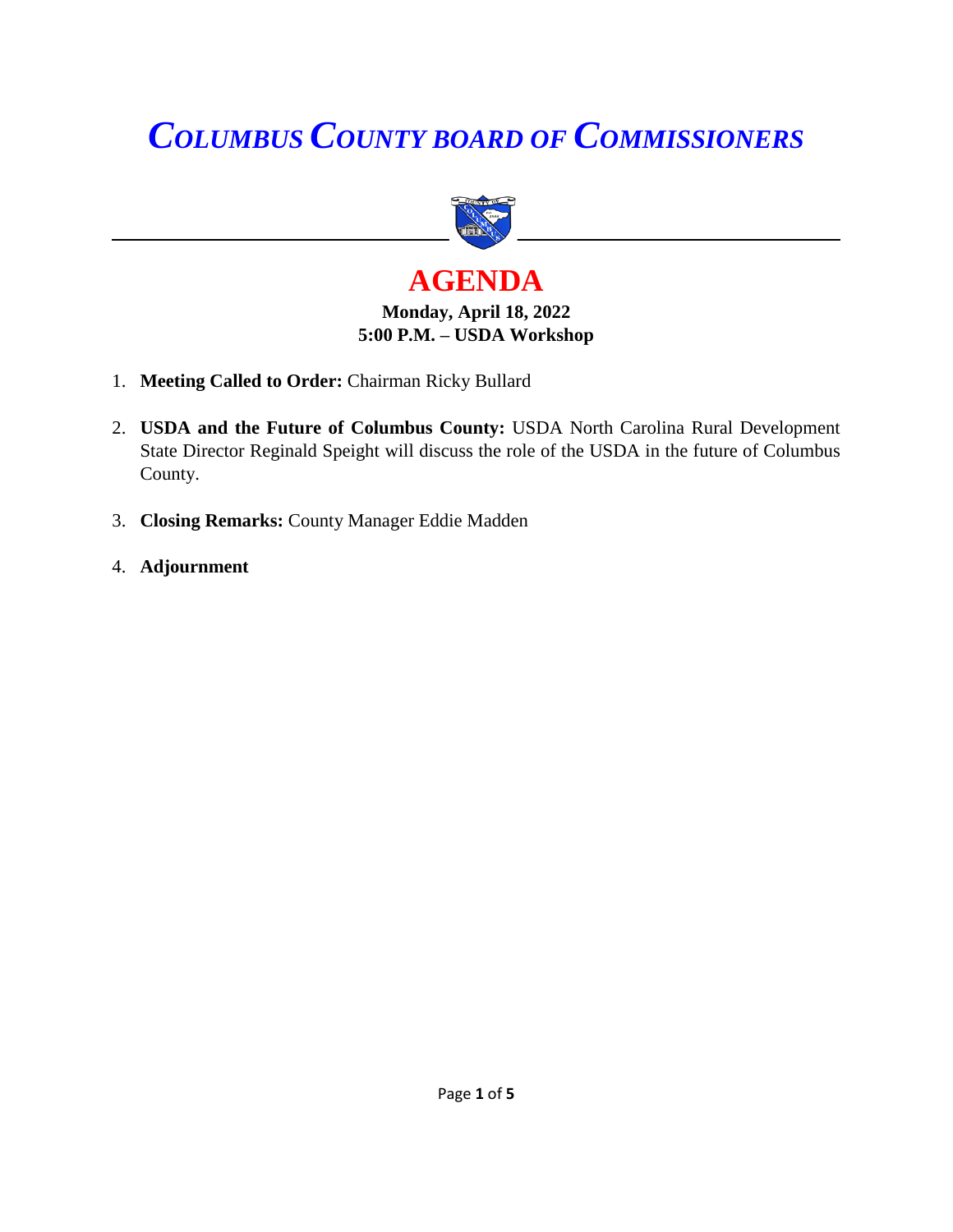## *COLUMBUS COUNTY BOARD OF COMMISSIONERS*



## **AGENDA**

**Monday, April 18, 2022 5:45 P.M. – Closed Session 6:30 P.M. – Regular Session**

1. **Meeting Called to Order:** Chairman Ricky Bullard

#### **RECESS REGULAR SESSION and enter into CLOSED SESSION in ACCORDANCE with N.C.G.S. § 143-318.11(A) (3) ATTORNEY-CLIENT PRIVILEGE**

2. **Closed Session in Accordance with N.C.G.S. § 143-318.11(A)(3) Attorney-Client Privilege.**

#### **RECESS CLOSED SESSION and enter into REGULAR SESSION**

#### **Regular Session begins at 6:30 P.M.**

- 3. **Invocation:** Commissioner McDowell
- 4. **Pledge of Allegiance:** Commissioner Byrd
- 5. **Board Minutes Approval:**
	- A. March 28, 2022 Joint Meeting with Whiteville City Schools
	- B. March 29, 2022 Joint Meeting with Southeastern Community College
	- C. March 29, 2022 Joint Meeting with Columbus County Schools
	- D. April 4, 2022 Special Called Meeting
	- E. April 4, 2022 Regular Session Meeting
- 6. **Approval of April 18, 2022 Agenda:**
- 7. **Public Input**
- 8. **Employee Spotlight – Regina Marcellino:** County Manager Eddie Madden will spotlight Columbus County Deputy Register of Deeds Regina Marcellino.

**Pages:01-02**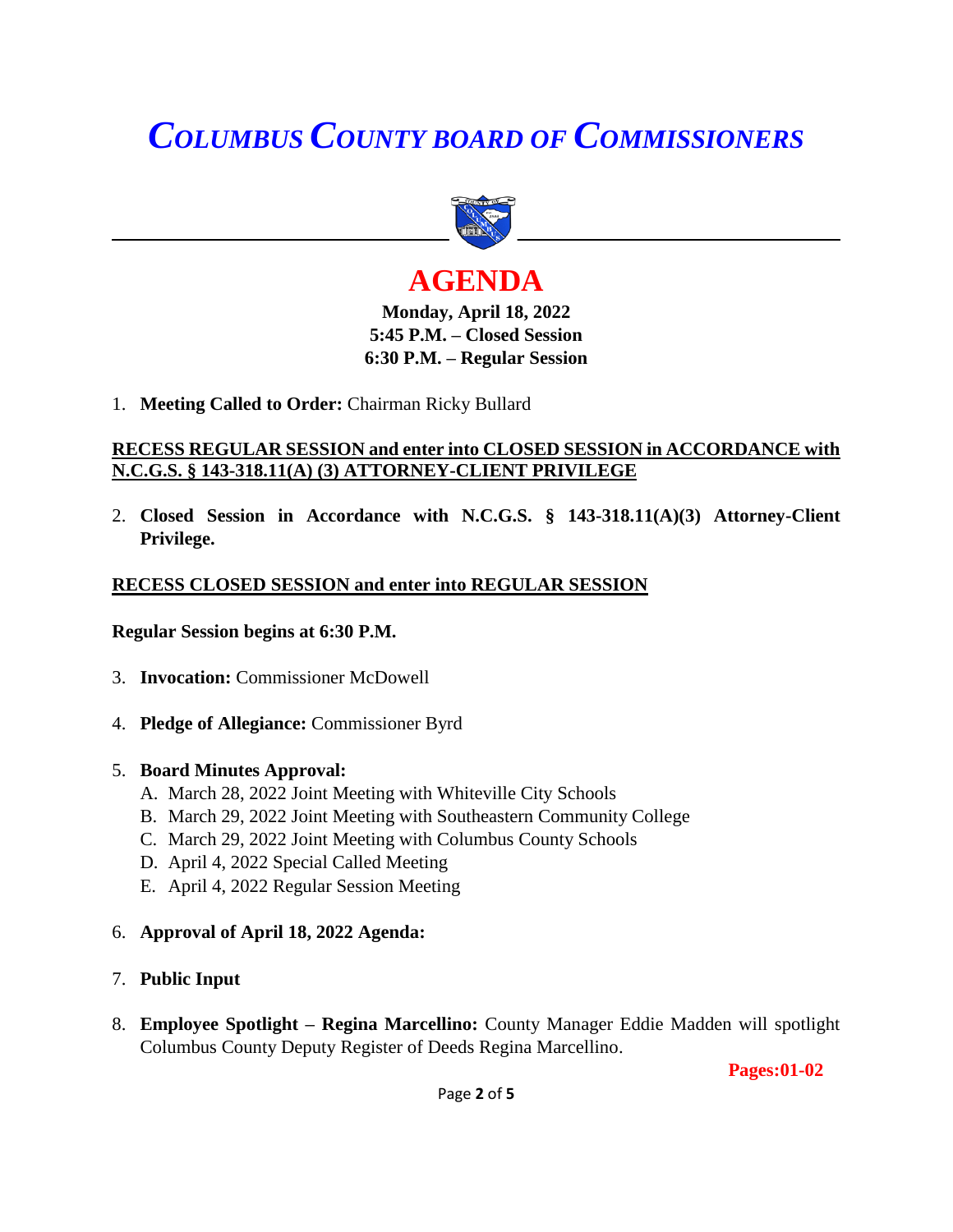**(Eddie Madden will be present to explain and answer any questions the Commissioners may have.)**

- 9. **Proclamation – Approval of Proclamation in Celebration of National Public Safety Telecommunicators Week:** Nick West, Assistant County Manager/Emergency Services Director, is requesting Board Approval. **Pages:03-04 (Nick West will be present to explain and answer any questions the Commissioners may have.)**
- 10. **Proclamation – National County Government Month:** Eddie Madden, County Manager, is requesting Board Approval. **Pages:05-06 (Eddie Madden will be present to explain and answer any questions the Commissioners may have.)**
- 11. **Economic Development - Approval of Indemnity Agreement with PG (MULTI-16), LP:**  Dr. Gary Lanier, EDC/Planning Director, is requesting Board Approval. **Pages:07-17 (Gary Lanier will be present to explain and answer any questions the Commissioners may have.)**
- 12. **DSS Monthly Administrative Update:** Algernon McKenzie, Director, will provide the Board with an update. **Pages:18-25 (Algernon McKenzie will be present to explain and answer any questions the Commissioners may have.)**
- 13. **Finance – Acceptance of Monthly Finance Report:** Jay Leatherman, Director, is requesting Board acceptance of the monthly Finance Report. **Pages:26-30 (Jay Leatherman will be present to explain and answer any questions the Commissioners may have.)**
- 14. **Finance – Sheriff's Department LESO Equipment Capital Project Ordinance:** Jay Leatherman, Director, is requesting Board Approval. **Pages:31-33 (Jay Leatherman will be present to explain and answer any questions the Commissioners may have.)**
- 15. **Finance – Entrepreneurship Center Capital Project Ordinance:** Jay Leatherman, Director, is requesting Board Approval. **Pages:34-36 (Jay Leatherman will be present to explain and answer any questions the Commissioners may have.)**
- 16. **Finance – County Garage Capital Project Ordinance:** Jay Leatherman, Director, is requesting Board Approval. **Pages:37-39**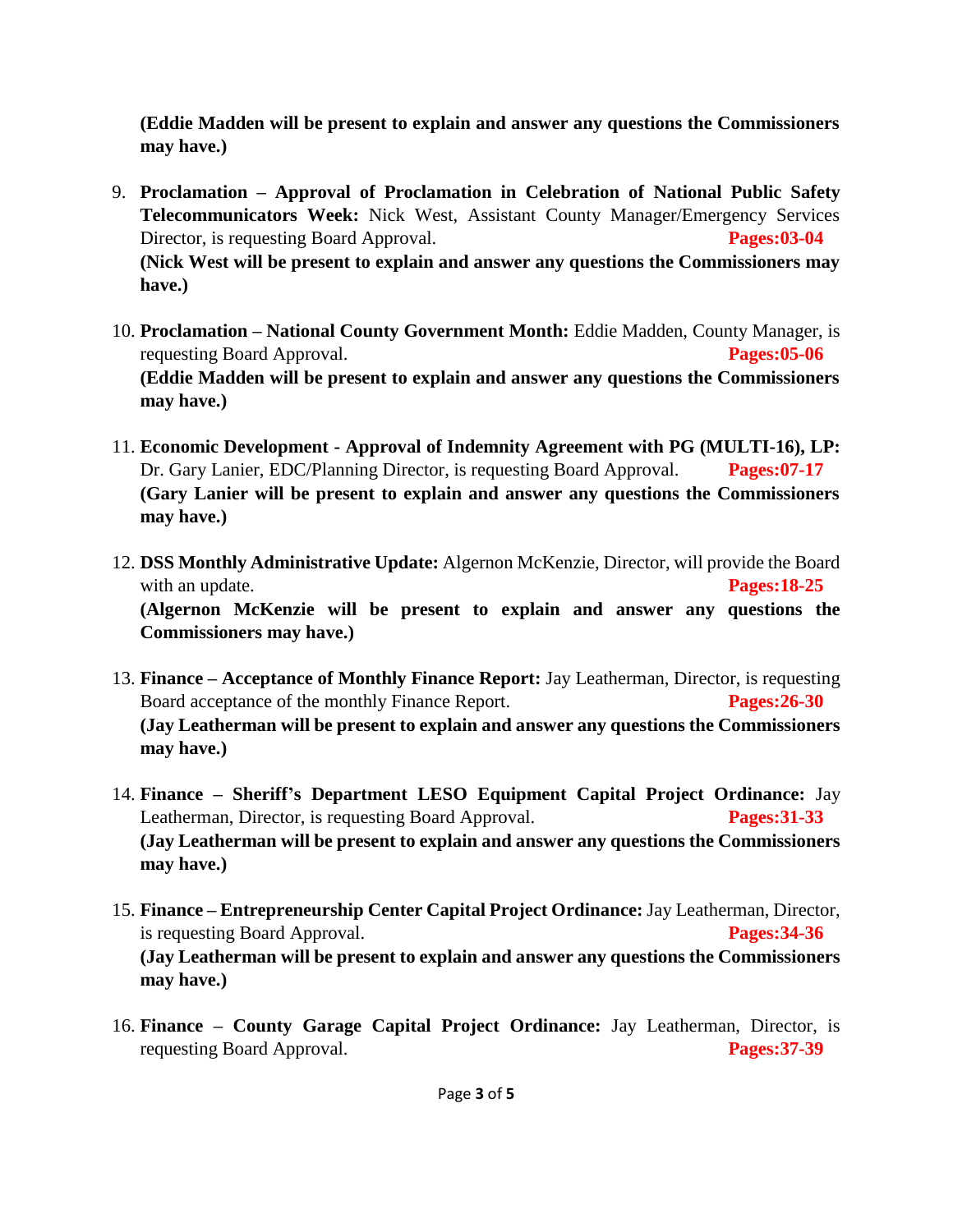**(Jay Leatherman will be present to explain and answer any questions the Commissioners may have.)**

17. **Emergency Services – Approval of bids for Construction of Metal Building to House Emergency Vehicles and Trailers:** Nick West, Assistant County Manager, is requesting Board Approval. **Pages:40-68**

**(Nick West will be present to explain and answer any questions the Commissioners may have.)**

18. **Appointments/Re-Appointments/Replacements:** Staff is requesting appointments, reappointments or replacements to the following boards, committees and councils.

| <b>Legend: EB</b>   | $=$ Entire Board            |
|---------------------|-----------------------------|
| <b>Listed Zone#</b> | $=$ Individual Commissioner |
|                     |                             |

| <b>Zone I:</b>   | <b>Jerome McMillian</b> | <b>Zone V:</b>   | <b>Brent Watts</b>         |
|------------------|-------------------------|------------------|----------------------------|
| <b>Zone II:</b>  | <b>Chris Smith</b>      | <b>Zone VI:</b>  | <b>Ricky Bullard</b>       |
| <b>Zone III:</b> | Giles E. Byrd           | <b>Zone VII:</b> | <b>Charles T. McDowell</b> |
| <b>Zone IV:</b>  | <b>Lavern Coleman</b>   |                  |                            |

| <b>COMMITTEE</b>      |    | $ZONE/EB$   $PERSON(S)$ | <b>EXP. DATE</b> |
|-----------------------|----|-------------------------|------------------|
| Animal Control        |    | <b>Jesse Stafford</b>   | 04/20/2022       |
| Tabor City Planning & | EB | Patrick Milligan (ETJ)  | 04/01/2022       |
| Zoning Board          |    |                         |                  |

#### **RECESS REGULAR SESSION and enter into COLUMBUS COUNTY WATER and SEWER DISTRICTS I, II, III, IV and V BOARD MEETING**

- 19. **Columbus County Water and Sewer Districts I, II, III, IV and V – Approval of Minutes: A.** April 4, 2022
- 20. **Water District IV – Approval of Resolution to Apply for ARPA Funding on behalf of the Town of Lake Waccamaw:** Jack Brarens, Project Engineer Assistant with The Wooten Company, is requesting Board Approval. **Pages:69-72 (Jack Brarens will be present to explain and answer any questions the Commissioners may have.)**

#### **ADJOURN COMBINATION MEETING of COLUMBUS COUNTY WATER and SEWER DISTRICTS I, II, III, IV AND V BOARD MEETING**

#### 21. **Comments:**

A. Board of Commissioners; **and**